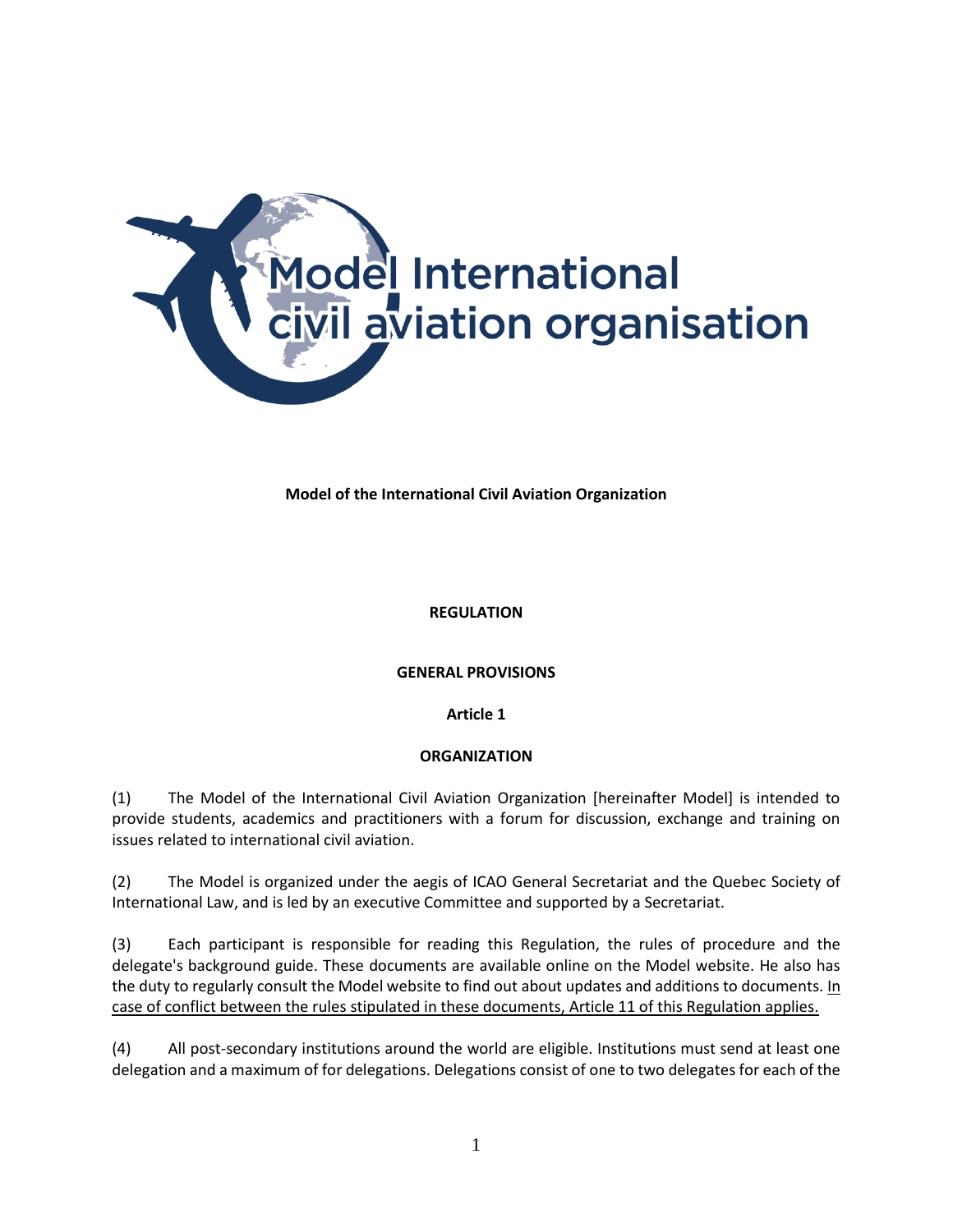four committees as well as an ambassador. They are therefore composed of a minimum of five students and a maximum of nine. It is allowed for a student to participate more than once in the Model.

(5) The Model takes place in Montreal at ICAO Headquarters, in English and French. Each participant must have a good understanding of both languages.

(6) Each institution may be accompanied by one or more instructors.

(6) All communication must go through the official address of the Secretariat, [info@modelicao.com.](mailto:info@modelicao.com) The registered delegations, who have received the contact details of their contact person at the Model, must go through the email address that was sent to them after confirmation of their registration. Communications between the delegations and the Model are made by the responsible person indicated at the time of registration, and always mention the name of the institution. Also, the papers of intent must be transmitted according to the standards indicated in the guide of the delegate. Communications that do not meet these requirements will not be considered and will not receive a response.

(5) The dates for each edition is posted on the Model website no later than the end of June of the precedent year.

### **Article 2**

## **STEERING COMMITTEE**

(1) The Steering Committee is composed of the Model Director, the Scientific Director, the Director of Presidencies and Committee Compliance, the Secretary General and an ICAO representative.

(2) The Steering Committee makes its decisions by a simple majority.

### **Article 3**

### **REGISTRATION**

(1) Each institution must register before the date set in the calendar, by filling out a registration form available on the Model website. Registration fees per country represented must be paid at registration, directly on the website, and cannot be refunded.

(2) Once registration has been validated, an invoice is sent to each institution. Payment is made within 20 working days by check payable to the "Société Québécoise de Droit International" and sent to the following address: SQDI – SimOACI, C.P. 8888 Succursale Centre-Ville Montréal (QC) Canada H3C 3P8. The amount of the check must cover any bank charges or transfers.

(3) The registration fees cover the material organization of the Model: registration for the professional development day if applicable, lunch during the Model, the opening ceremony, the closing ceremony and the cocktails. Accommodation and transportation are the teams' responsibility.

(4) If necessary and according to the deadlines set in the calendar, the Steering Committee decides on any claims for reimbursement of the fees paid. No refund will be granted in the event of the elimination of a delegation according to Article 7 of this Regulation.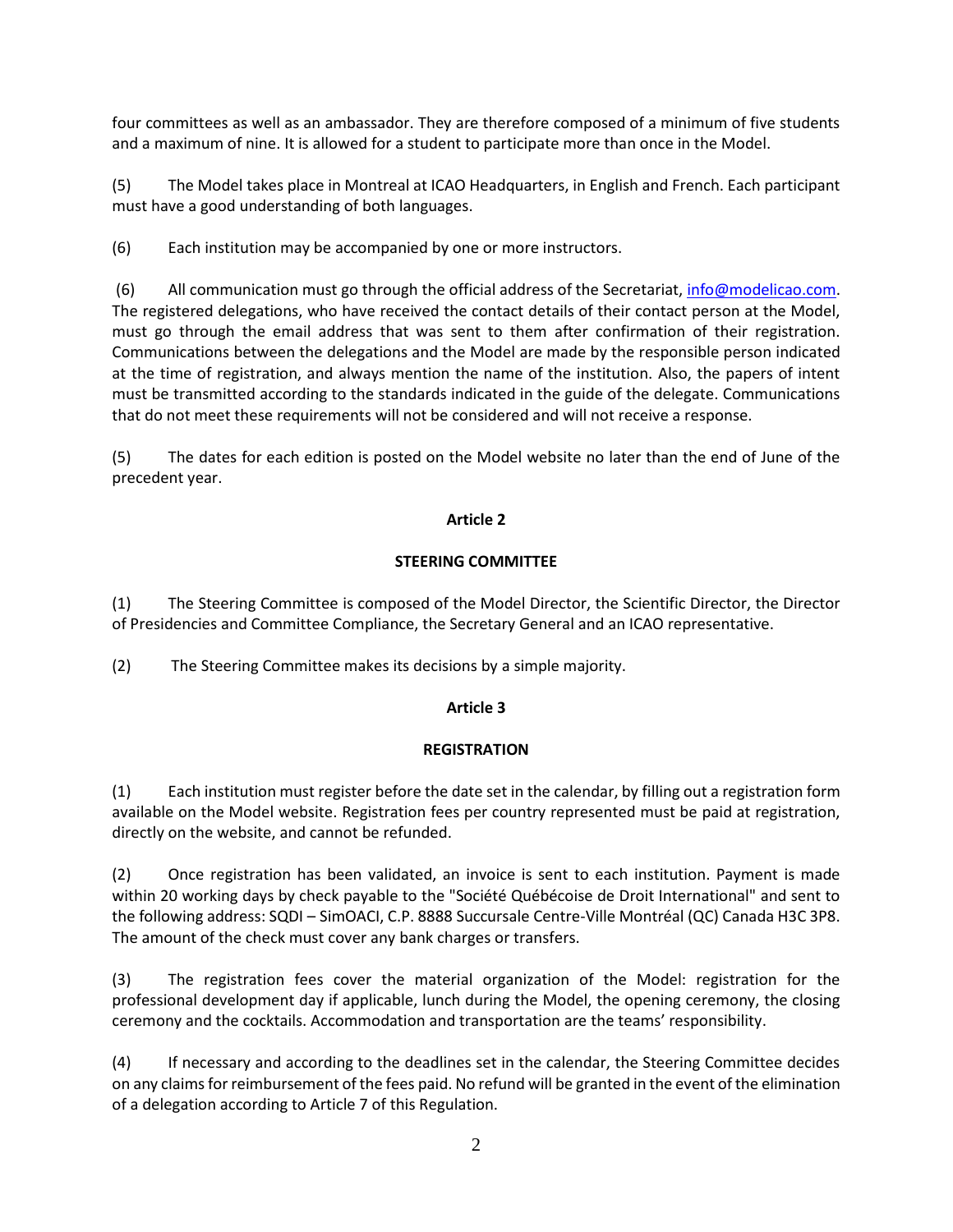(5) The delegations' composition must be notified to the Secretariat by the date set in the calendar.

(6) Any changes to a delegation's composition must be notified to the Secretariat as soon as possible. No changes may be made to a team's composition within 48 hours of the start of the Model, except with the express permission of the Secretary.

(7) Any participant who is not part of a Canadian team must send proof of entry in Canada according to the schedule. Documents must be sent to the Secretariat by the instructor.

### **Article 4**

#### **DELEGATIONS ASSIGNMENT**

- (1) The Steering Committee assigns each delegation a Member State of the Council. An institution presenting more than one delegation will therefore be allocated more than one Member State of the Council.
- (2) At registration, each institution lists five Council Member States and two continental blocks that it wishes to represent.
- (3) The allocation is based on the following criteria: date of registration (first come, first served), order of preference expressed by the delegation as to the Member States of the Council, order of preferences expressed by the delegation as to the continental blocs.
- (4) A delegation may not be allocated the Member State of the Council of origin of its institution.
- (5) One delegation can not obtain more than two Council Member States belonging to the same continental bloc.
- (6) The names of the Member States of the Council allocated shall be communicated to the delegations following the date set in the calendar.
- (7) Assignment of delegations remains non-public until the first day of the Model to ensure an anonymous correction of the papers of intent.

### **Article 5**

### **TECHNICAL COMMITTEES**

- (1) Four committees are formed: Committee on aviation environmental protection, Legal Committee, Aviation Safety Committee and Economic Development Committee.
- (2) The Director and, where appropriate, a co-director ensures the scientific quality and consistency of the debates and negotiations content, as well as the respect of the Committee's mandate.
- (3) The President ensures the good conduct of the exchanges of each committee and the respect of the rules of procedure.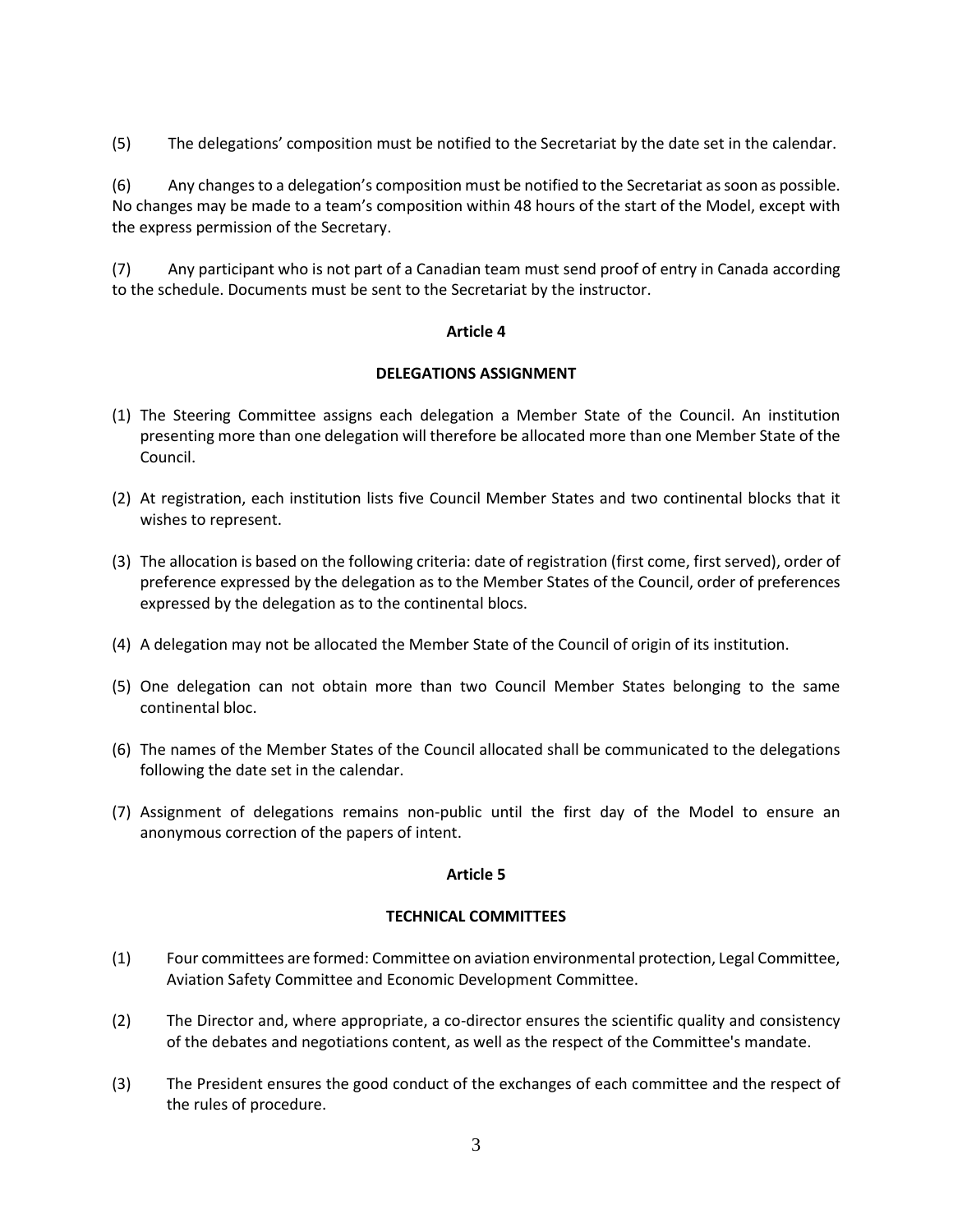- (4) The President and the Director of each committee form the chair. For the Council, the Presidency is composed of the President of the Council and the Secretary General of ICAO.
- (5) Two topics are announced for each committee on the date set in the calendar.
- (6) Study guides, produced by the directors, are published on the Model website on the date set in the calendar.

### **Article 6**

## **COUNCIL**

- (1) The Council brings together the ambassadors of each delegation.
- (2) The Council is composed of the President of the Council, the Secretary General of ICAO and the ambassadors.

## **Article 7**

### **PAPERS OF INTENT**

(1) Each delegation must prepare a paper of intent for each subject of each committee. The ambassador does not have to produce paper of intent.

(2) To be admissible, the papers of intent must respect all the criteria and conditions envisaged in the preparatory guide of the delegate.

(3) In order to be eligible for the best paper award, the paper of intent must be submitted within the time set in the calendar. In order to ensure a quality of debate and fairness between the institutions, it is imperative to be able to participate in the negotiations of a committee to have submitted its paper of intent no later than seven calendar days after the stated deadline for submitting the papers of intent.

(4) The papers of intent will be published on the Model website on the dates set in the calendar.

(7) The papers of intent will be corrected anonymously by each of the directors and the notes will be communicated to the Steering Committee at least 24 hours before the start of the Model.

(8) In their correction, the directors appreciate the quality and the relevance of the subject treatment, the reasoning coherence, the respect of the official position of the State represented, the Committee's mandate, the documentary research, the material presentation and the language quality.

# **Article 6**

# **REGISTRATION**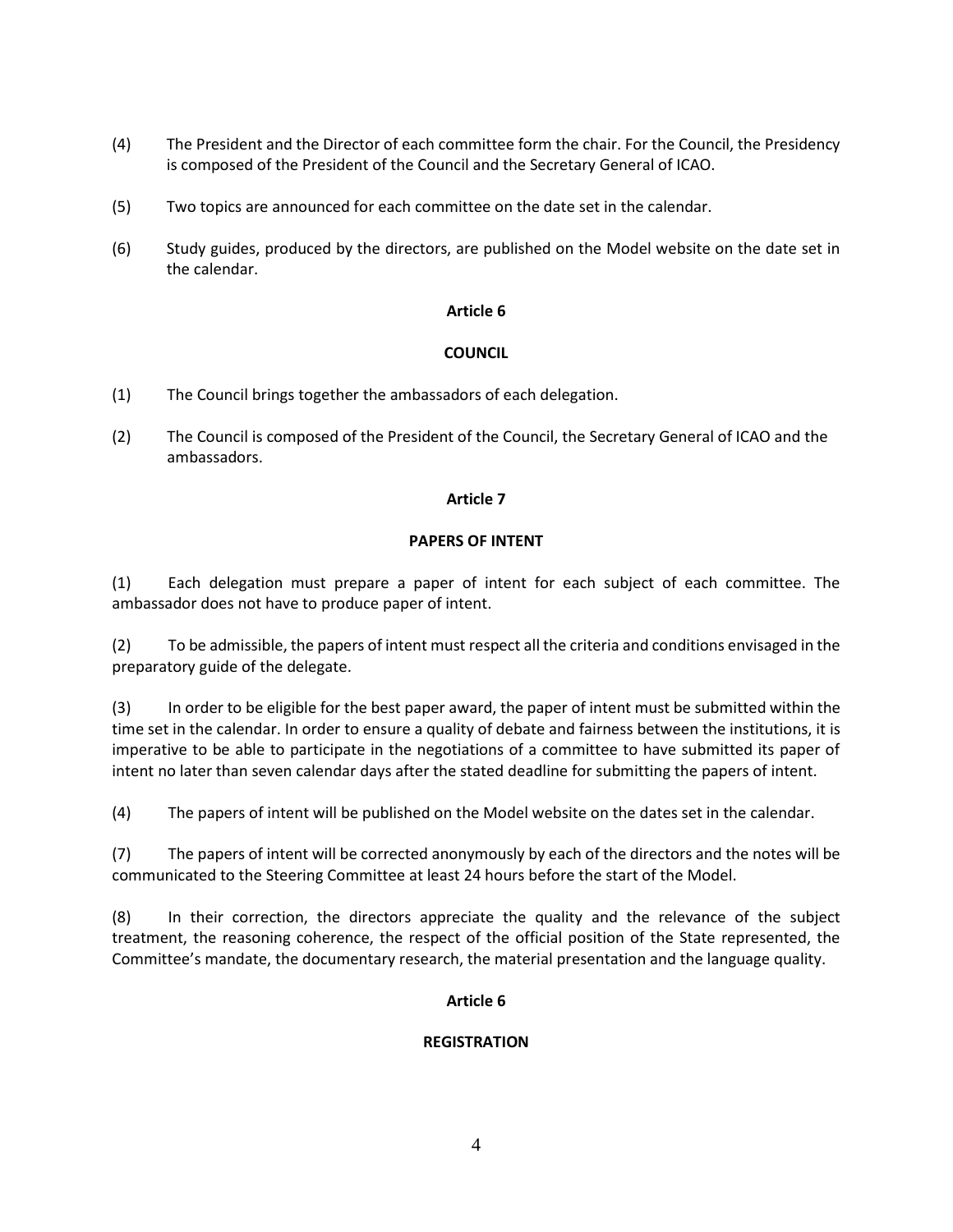(1) On the first day of the Model, each team must register. The ambassador, or failing that, the instructor, must present himself at the registration desk with the identity cards of each member of his delegation. The documents and badges will then be given.

(2) Each participant and instructor must wear their badge at all times during the Model. No participant will be allowed to enter the ICAO compound and participate in the model if he does not visibly wear his badge.

(3) If a badge is lost or forgotten, the Secretariat must be informed as soon as possible.

## **Article 7**

## **PENALTIES AND COMPLAINTS**

- (1) Penalties may be imposed on teams that do not comply with this Regulation.
- (2) In the following situations:
	- Use of any electronic device during formal sessions unless expressly authorized by the Presidency;
	- Communication during formal sessions outside authorized media in the delegate's preparatory guide;
	- Communication with an instructor contrary to Article 10 of the working papers presented;
	- Unauthorized audio or video recording;

The following penalties are applied by the Presidencies of the Committees and the Permanent Council or by a member of the Steering Committee:

- Warning;
- Exclusion for a formal session;
- Ineligibility for the award of the best delegation in committee.

(3) For the papers of intent:

- Plagiarism leads to the immediate disqualification of the team presenting the paper of intent for the award of the best paper of intent in the committee to which the paper is presented;
- Failure to comply with the physical rules of presentation, the rules relating to team identification elements or the rules for electronic submission and e-mail results in a loss of 10% on the evaluation of the paper of intent.

(4) No paper of intent can be exchanged, distributed or diffused in any way between the teams or publicly before the Secretariat publishes them on the Model website under penalty of being eliminated from the Model.

(5) The Steering Committee shall definitively settle any complaint lodged by a team in good time for any violation of this Regulation after having heard the representatives of the teams concerned, as well as, where appropriate, the Presidencies concerned.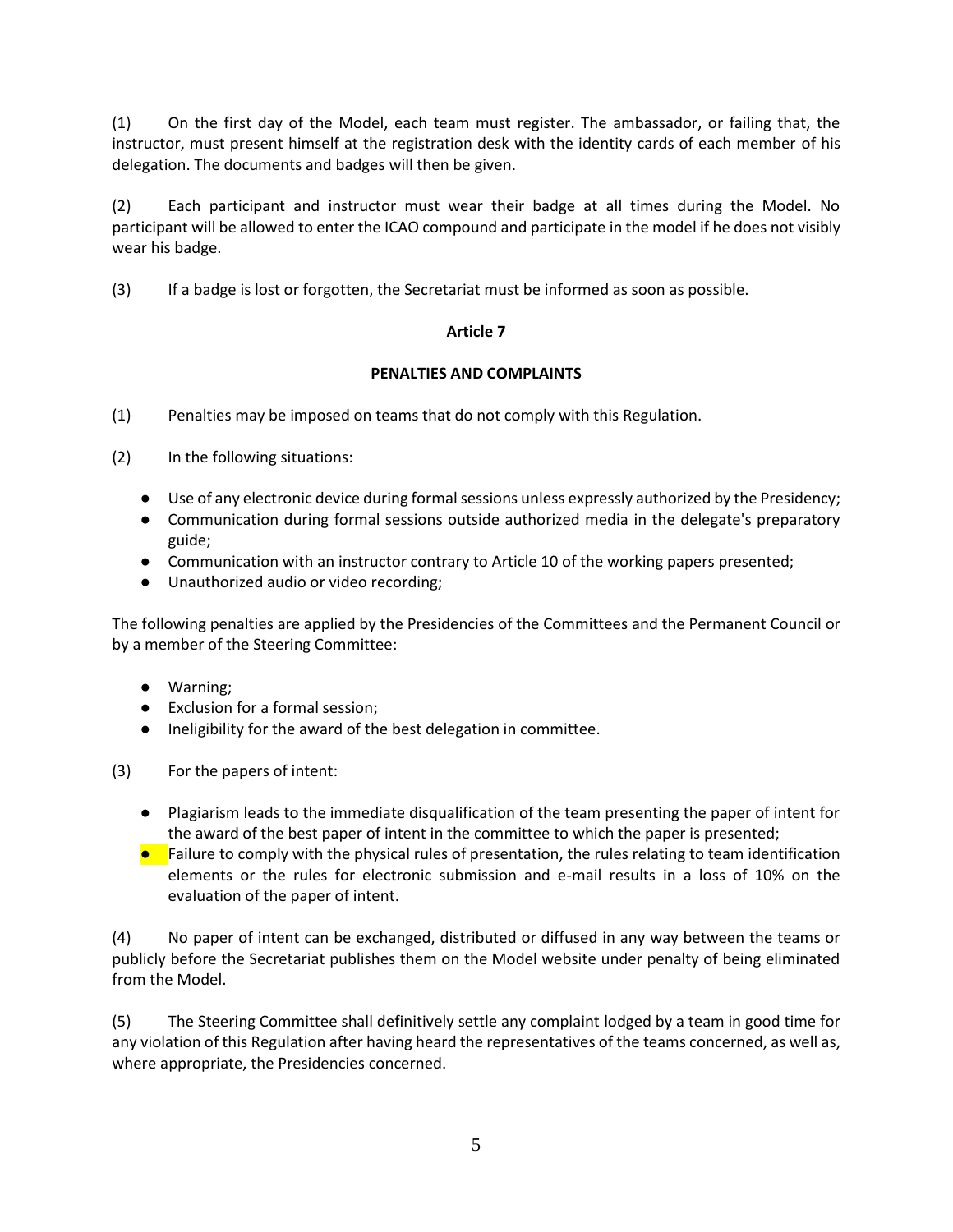(6) For any serious or reckless violation of this Regulation, the Steering Committee may impose penalties such as the disqualification of the Model team.

### **Article 8**

## **AWARDING PROCEDURE**

(1) According to the Model's rules, the following prizes are awarded:

- a) Best speaker award by Committee, awarded by peers;
- b) Award of the best delegation in Committee, awarded by the Presidencies;
- c) Award of the best delegation, awarded by the Presidencies of each committee and the Council, on the basis of the following weighted criteria:
	- a. Mastery of the procedures (evaluated by the Presidencies) 20%
	- b. Proficient management of his role (evaluated by the Presidencies) 35%
	- c. Mastery of the subjects (evaluated by the Director) 45%
- d) Award of the best Model delegate, awarded by the presidencies of each committee and the Council. In the event of a tie, the President of the Council shall have the casting vote

### **Article 9**

## **CERTIFICATES**

(1) The Secretariat issues, within one month of the end of the Model, certificates of participation.

### **Article 10**

### **ROLE OF INSTRUCTORS**

(1) During the preparatory phase, instructors are encouraged to contribute to the preparation of students in the knowledge regarding ICAO, subjects and rules of procedure. Instructors can select team representatives, participate in the general discussion of the issues raised in the study guides and make suggestions for the documentary research. The instructors may also discuss the points proposed by the team, without substituting for the latter. Instructors cannot take part in drafting papers of intent.

(2) During formal and informal discussions, instructors can only intervene at the request of one of their students. They can only intervene with a student or a binomial of their delegation. They cannot interrupt formal or informal discussions. They cannot interact with the presidency.

(3) During the Model, the Steering Committee delegates at least one person to meet the instructors and receive their comments and suggestions at a meeting convened for this purpose.

# **Article 11**

### **INTERPRETATION OF THE RULES AND ADDITIONAL RULES**